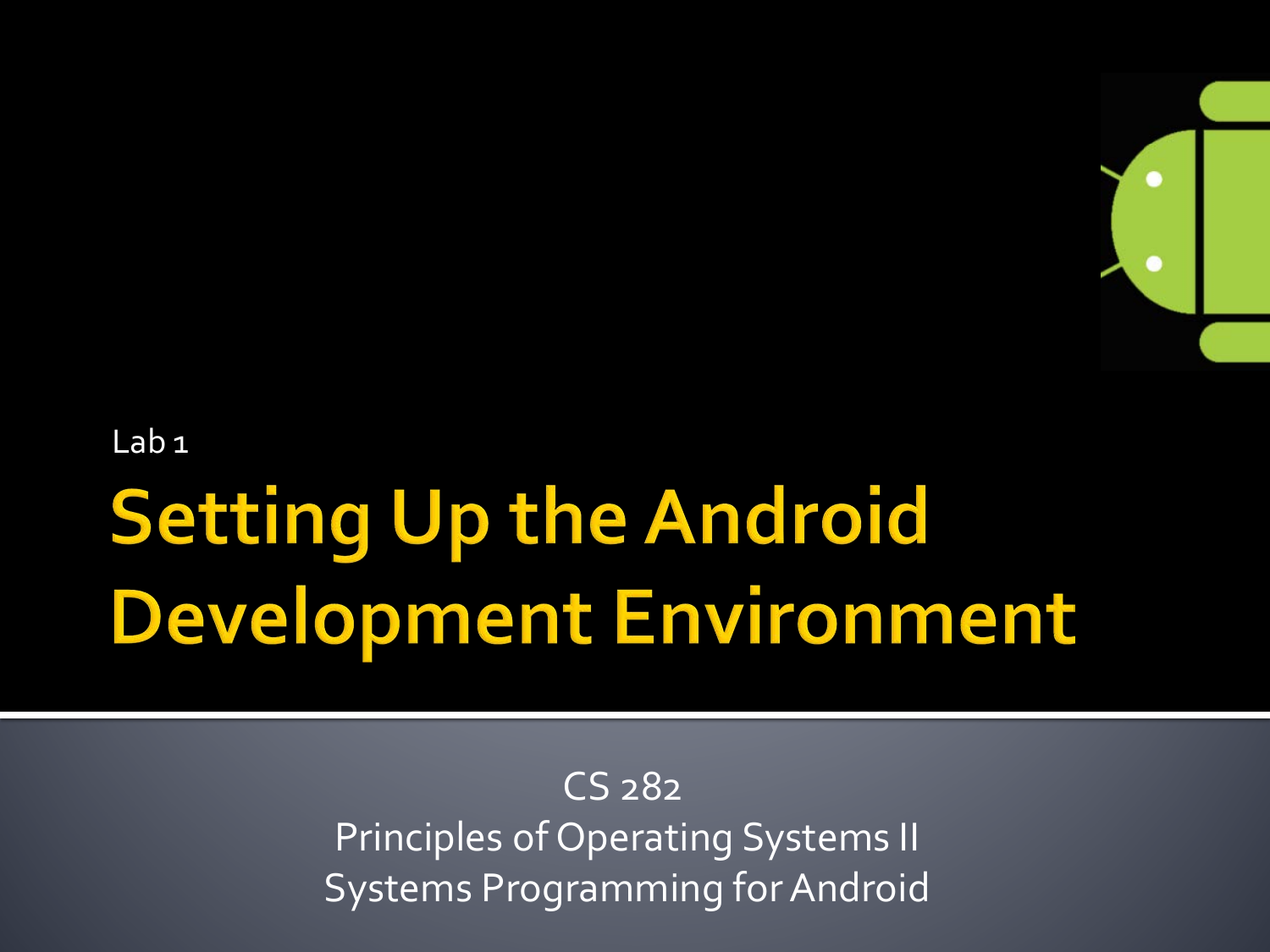#### **Installation**

#### See

<http://developer.android.com/sdk/index.html>

#### **Steps**

- Install Java 6 JDK
- Install Android SDK ADT Bundle
	- **Based on Eclipse**
- (optional/alternative) Install Android Studio
	- Based on IntelliJ IDEA
	- **Exercitly in beta**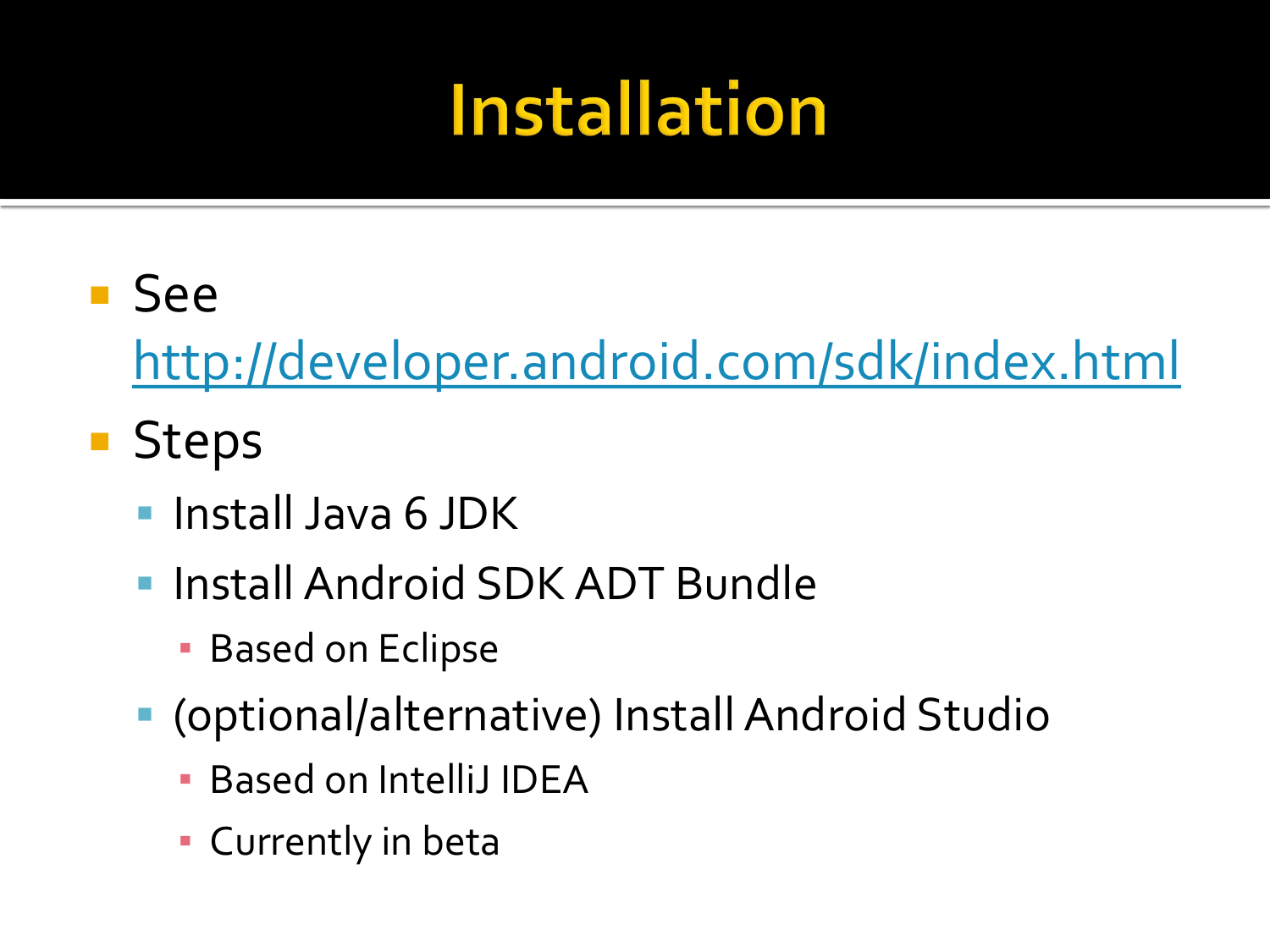## **Installing the Java Platform SE**

- Download the **Java Platform, Standard Edition** Java Development Kit (JDK) & Java Runtime Environment (JRE), version *6*
	- [http://www.oracle.com/technetwork/](http://www.oracle.com/technetwork/java/javase/downloads/index.html) [java/javase/downloads](http://www.oracle.com/technetwork/java/javase/downloads/index.html)

\*\*Android will not compile with Java 7 (though feel free to investigate it!!!\*\*

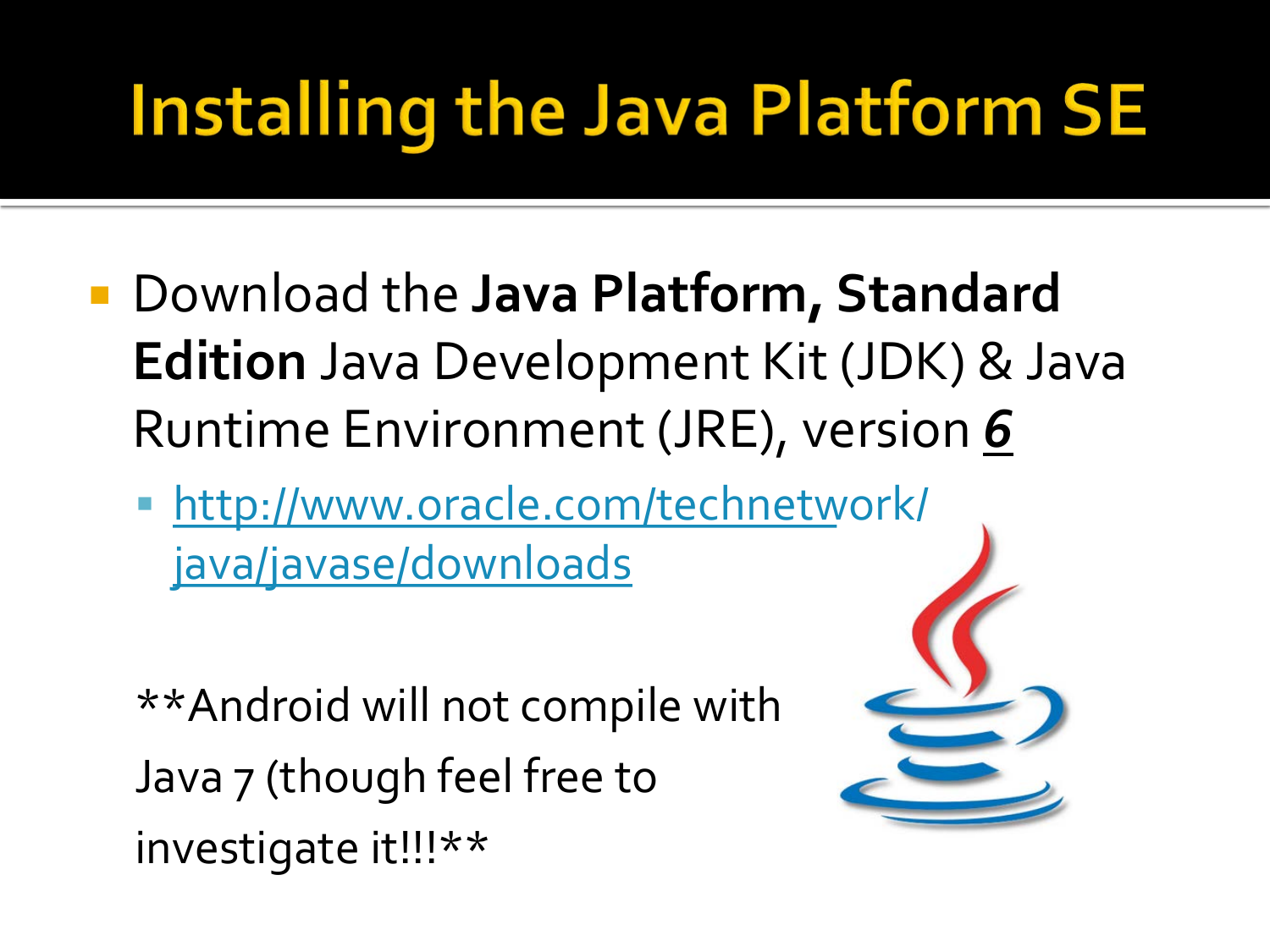## **Android SDK ADT Bundle**

- Core tools needed to get started
	- [http://developer.android.com/sdk](http://developer.android.com/sdk/l)
- **Unpack files to a directory of your choice** 
	- By default: adt-bundle-<os>/
	- Includes android-sdk folder and eclipse folder
	- Add "android-sdk/platform-tools" and "androidsdk/tools" to your PATH environment variable to use the Android tools from the command line
- Launch eclipse via the executable in "adt-bundle-<os>/eclipse/"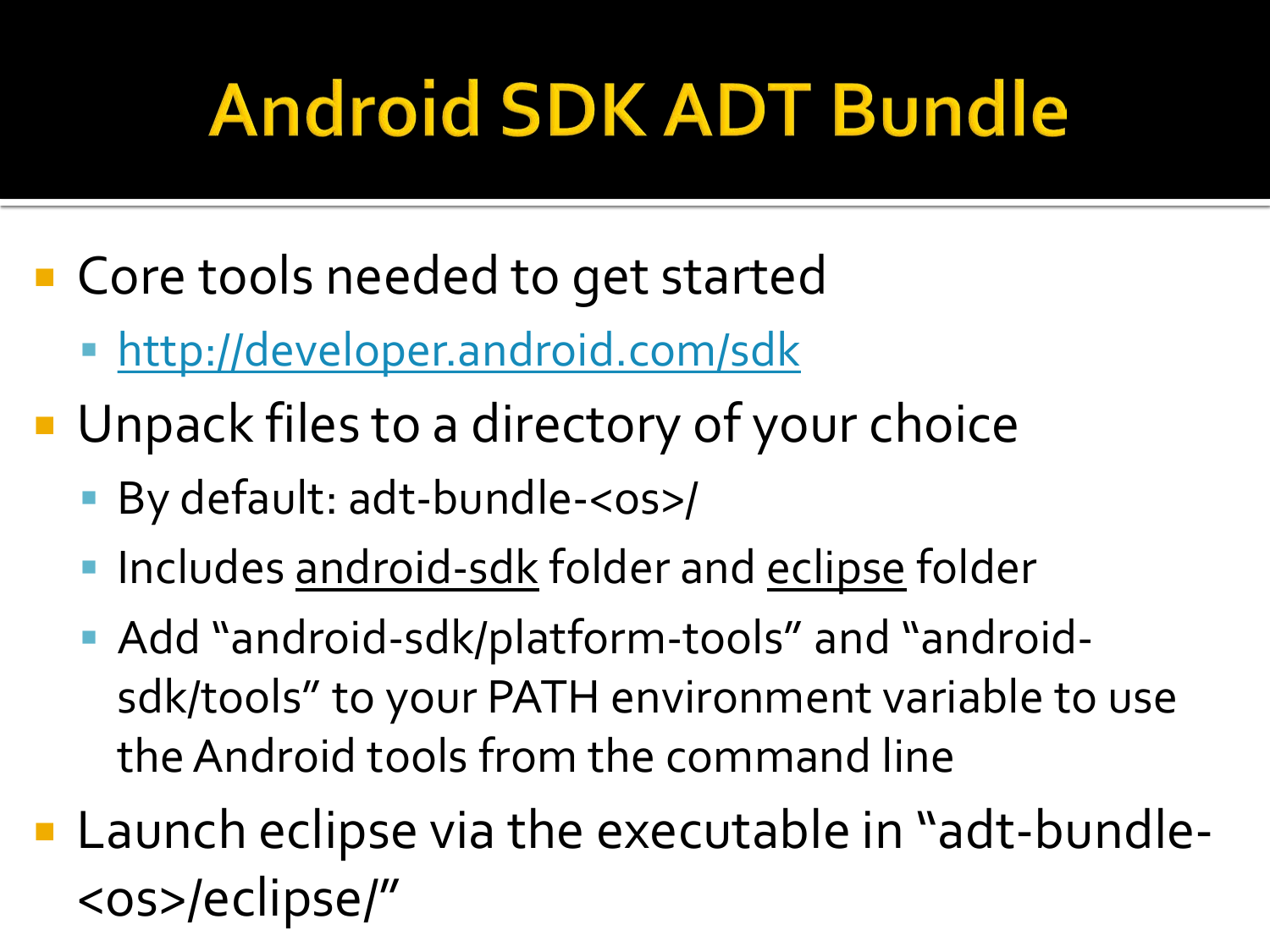## **Add Components to the SDK**

- Launch the Android SDK & Android Virtual Device (AVD) Manager
	- [http://developer.android.com/tools/devices/manag](http://developer.android.com/tools/devices/managing-avds.html) [ing-avds.html](http://developer.android.com/tools/devices/managing-avds.html)
- Recommend selecting the latest version of Android, which is "Jelly Bean" (version 4.3.x)
- Source code is available at <http://source.android.com/>